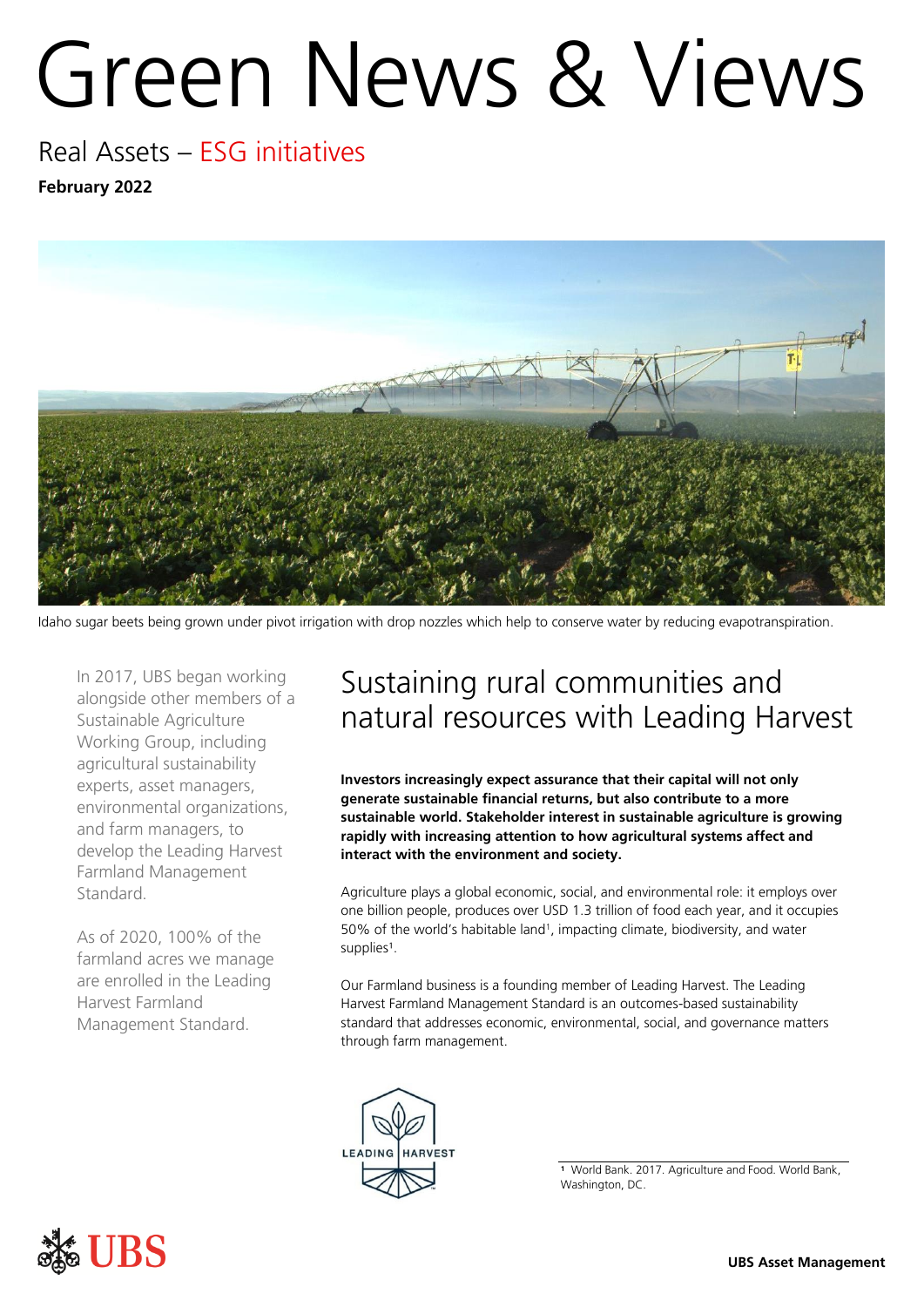The Standard is comprised of 13 principles, 13 objectives, 33 performance measures, and 71 indicators core to farmland sustainability. These components address efficiently using water, agricultural chemicals, and energy to grow crops as well as conserving soils and biodiversity while also minimizing waste. Additionally, it takes into consideration the wellbeing of farmland tenants, employees, and local communities.

The Standard addresses the need for stakeholder assurance by providing a framework to help farmland managers methodically approach agricultural sustainability. Conformance to the Standard is assured through independent, third-party certification, enabling stakeholders to make verifiable claims to the market while strengthening credibility, reputation, and social license.

#### **Leading Harvest Farmland Management Principles**:

- 1. Sustainable Agriculture
- 2. Soil Health and Conservation
- 3. Protection of Water Resources
- 4. Protection of Crops
- 5. Energy Use, Air Quality, and Climate Change
- 6. Waste and Material Management
- 7. Conservation of Biodiversity
- 8. Protection of Special Sites
- 9. Local Communities
- 10. Employees and Farm Labor
- 11. Legal and Regulatory Compliance
- 12. Management Review and Continuous Improvement
- 13. Tenant-operated Operations

The Standard is hierarchically structured, starting with principles at the highest level and ending with indicators at the finest level. The principles provide the overall vision for the Standard and members are assessed by independent, thirdparty certification bodies for conformance with the objectives, performance measures, and indicators. Our Farmland business is currently undergoing our initial certification audit. Continuing reading for two of our "In the Field" case studies.

#### **Chukar Orchard**



Location: Washington Crops: Apples, cherries, wine grapes Acres: 1,200 gross, 900 net

- Objective: Crop protection
- Performance Measure: Integrated pest management
- Indicators: Pest monitoring, crop protection, pest control practices

When appropriately used, crop protectants can enhance productivity and reduce crop losses. However, crop protectants may have detrimental impacts to humans and wildlife when poorly managed. The practice of integrated pest management (IPM) has been shown to reduce crop protectant risk to humans and the environment while also enhancing crop productivity and reducing costs.

Chukar Orchard's IPM program minimizes the need for crop protectants through preservation of beneficial insects. This includes comprehensive monitoring of all insects in the orchard and taking care not to hurt predators that prey on harmful pests. Additionally, Chukar Orchard prevents the accumulation of the codling moth, a harmful pest, by using a method known as mating disruption rather than crop protectants. Mating disruption uses the scent of a female moth to confuse and disorient would-be father moths.

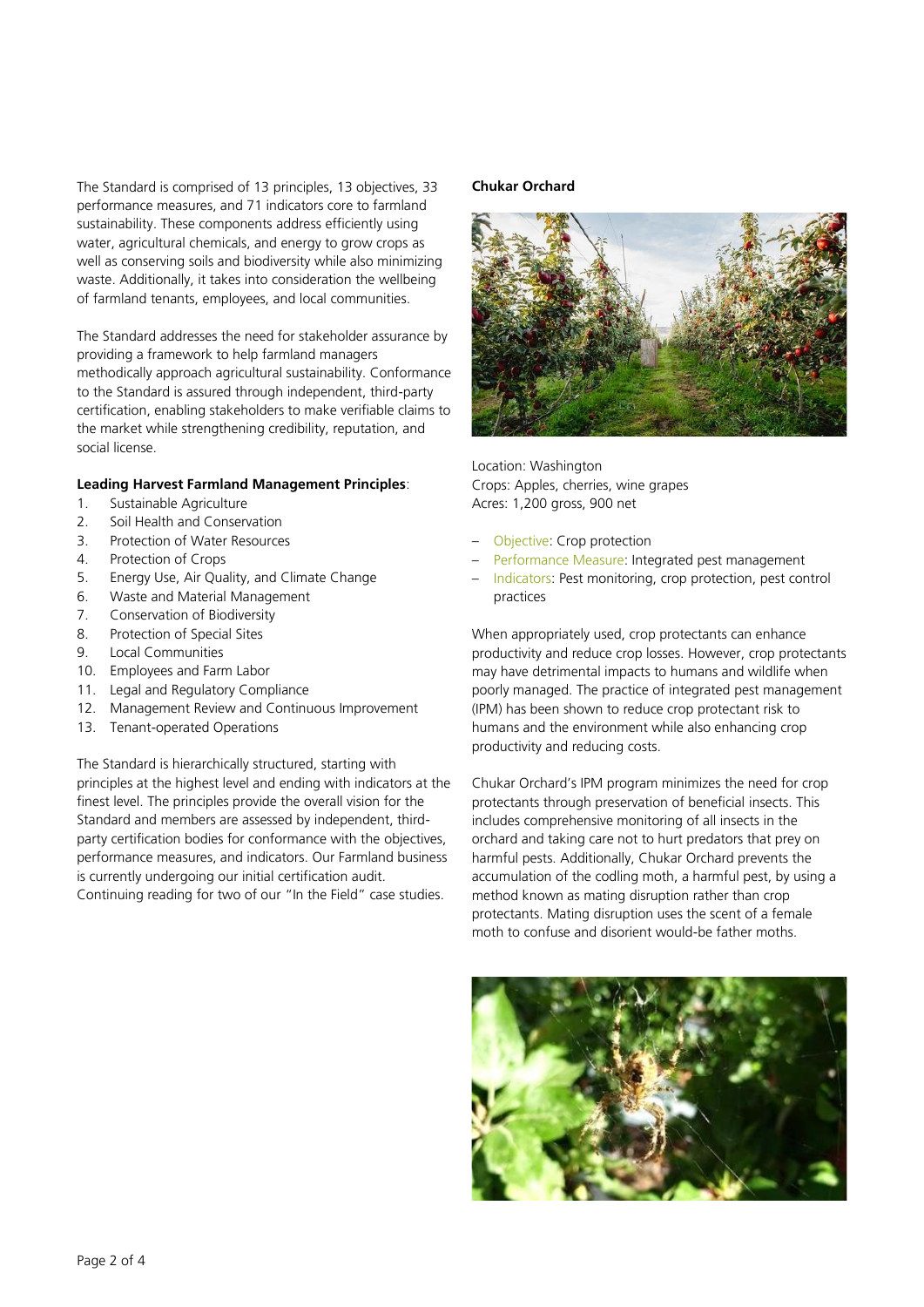#### **Grant Farm**



Location: Wisconsin Crops: Corn, soybeans Acres: 9,800 gross, 8,600 net

- Objective: Conservation of biodiversity
- Performance Measure: Wildlife habitat conservation, crop diversity
- Indicators: Cropland for wildlife habitat, crop and genetic diversity

Globally, agriculture is considered the largest threat to biodiversity. Conservation of biodiversity in agricultural landscapes focuses on conservation of rare and at-risk species, conservation of both natural and managed (e.g. farmed) habitats, avoiding habitat conversion to agriculture, and conserving genetic diversity of crops.

The Grant Farm utilizes no-till farming practices and soil erosion control structures to create temporary wildlife habitat, including 8,500 acres of no-till cropland and 250 acres of grassed waterways. No-till farming leaves crop residues undisturbed after harvest to maximize food and cover for wildlife. Grassed waterways are soil erosion control structures formed by grading and shaping natural drainageways and seeding vegetation. This vegetation provides cover for small birds and animals. Additionally, the Grant Farm rotates between corn and soybean production annually to support crop diversity. Crop and genetic diversity can help control weeds and pests, improve soil health, and improve crop yields.

#### Our commitment

As one of the US' leading managers of institutional farmland investment portfolios since 1990, we are committed to preserving farmland for the long term.

We believe farmland owners and producers have a vital stewardship responsibility and commitment to society and future generations. We recognize the importance of maintaining viable commercial and family farmland and supporting an agricultural system that renews its ability to provide food and other agricultural products and sustains rural communities and natural resources.

We seek to appropriately apply and improve regional agricultural best management practices on the farmland that we manage and promote such practices, including crop protection and conservation of biodiversity, on other farmland to advance sustainable agriculture.